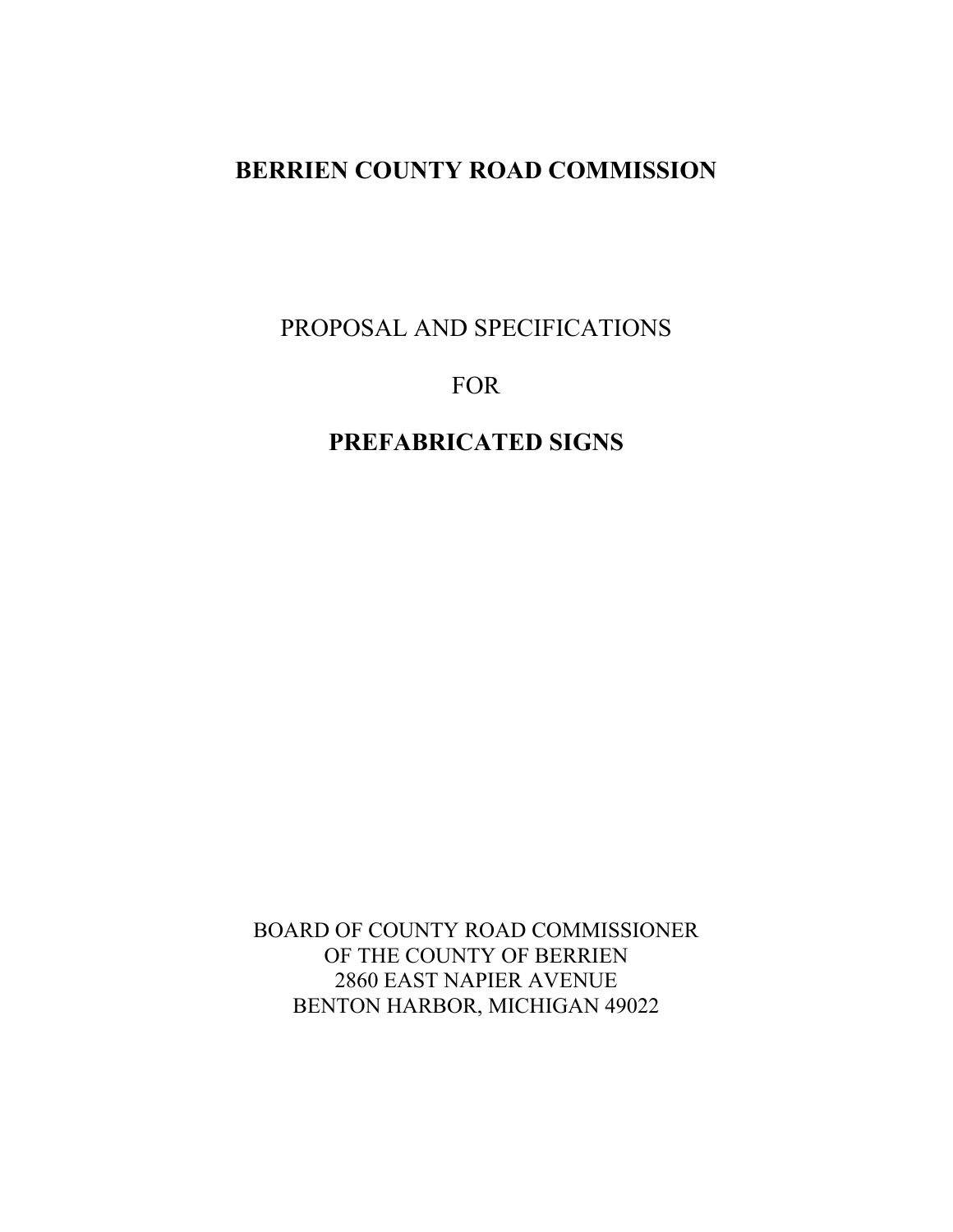### NOTICE TO BIDDERS

Notice is hereby given that sealed bids will be received at the office of the Board of County Road Commissioners of the County of Berrien, 2860 East Napier Avenue, Benton Harbor, Michigan 49022 until **11:00 A.M., THURSDAY, MARCH 16th, 2017** at which time and place they will be publicly opened and read aloud for the following:

- **1. PREFABRICATED SIGNS**
- **2. U-CHANNEL SIGN POSTS, STREET SIGN BRACKETS**
- **3. REFELECTORIZED SIGN FACES, REFLECTORIZED ROLL MATERIAL, HIGH INTENSITY DELINEATORS, NON-REFLECTORIZED ROLL MATERIAL**
- **4. ALUMINUM SIGN BLANKS**
- **5. WATERBORNE PAVEMENT MARKING PAINT**

#### **GLASS BEADS FOR PAVEMENT MARKING**

All bids will be tabulated and presented to the Board of County Road Commissioners at their next regular meeting.

All bids shall be signed in ink and sealed in an envelope with the name of the item bid upon and the name of the bidder plainly marked on the outside. Specifications and proposal blanks may be obtained at the office of the Berrien County Road Commission.

### **The Road Commission reserves the right to accept or reject any or all bids, to waive defects in a proposal and to award the Bid in any manner deemed to be in the best interest of Berrien County.**

By The BOARD OF COUNTY ROAD COMMISSIONERS OF THE COUNTY OF BERRIEN

> August Zielke Tim Lynch Jess Minks Joseph Margol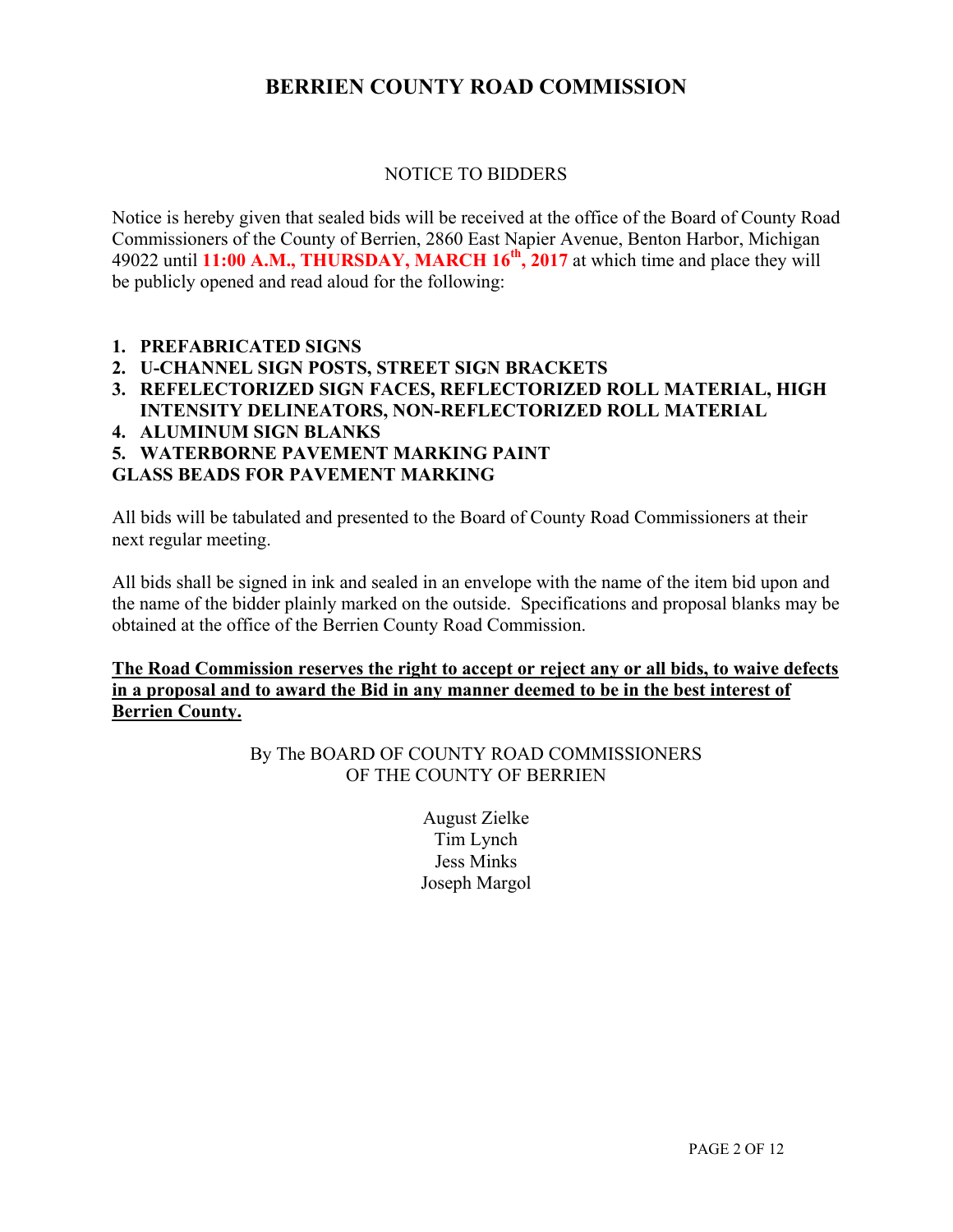### **ANNUAL SUPPLY OF PREFABRICATED SIGNS**

Orders for the prefabricated signs will be placed by the Road Commission periodically throughout the year (April 16, 2017 to April 15, 2018). The ordered material **must be delivered within 30 days of receipt of order.** 

Unless otherwise stated in this proposal, all prefabricated signs must meet current Michigan Department of Transportation Specifications.

The Quantities given are estimates. The actual quantities ordered will likely vary from these estimates.

If the initial successful bidder demonstrates that they are unable to meet all conditions of this bid, their contract will be withdrawn and given to the next low qualified bidder.

Holes in the aluminum blanks shall be punched as indicated in the attached sketch.

| <b>ACCEPTANCE:</b> | At time of delivery, the signs will be inspected for their<br>conformance to the before mentioned specifications. Any sign<br>failing to meet these specifications will be returned for<br>replacement. Signing a delivery receipt by a member of the Road<br>Commission field personnel does not constitute acceptance. |
|--------------------|--------------------------------------------------------------------------------------------------------------------------------------------------------------------------------------------------------------------------------------------------------------------------------------------------------------------------|
| <b>PRICES:</b>     | Bid prices will remain in effect until April 15, 2018.                                                                                                                                                                                                                                                                   |

The quantities given are estimates. The actual quantities ordered will likely vary from the estimated quantities.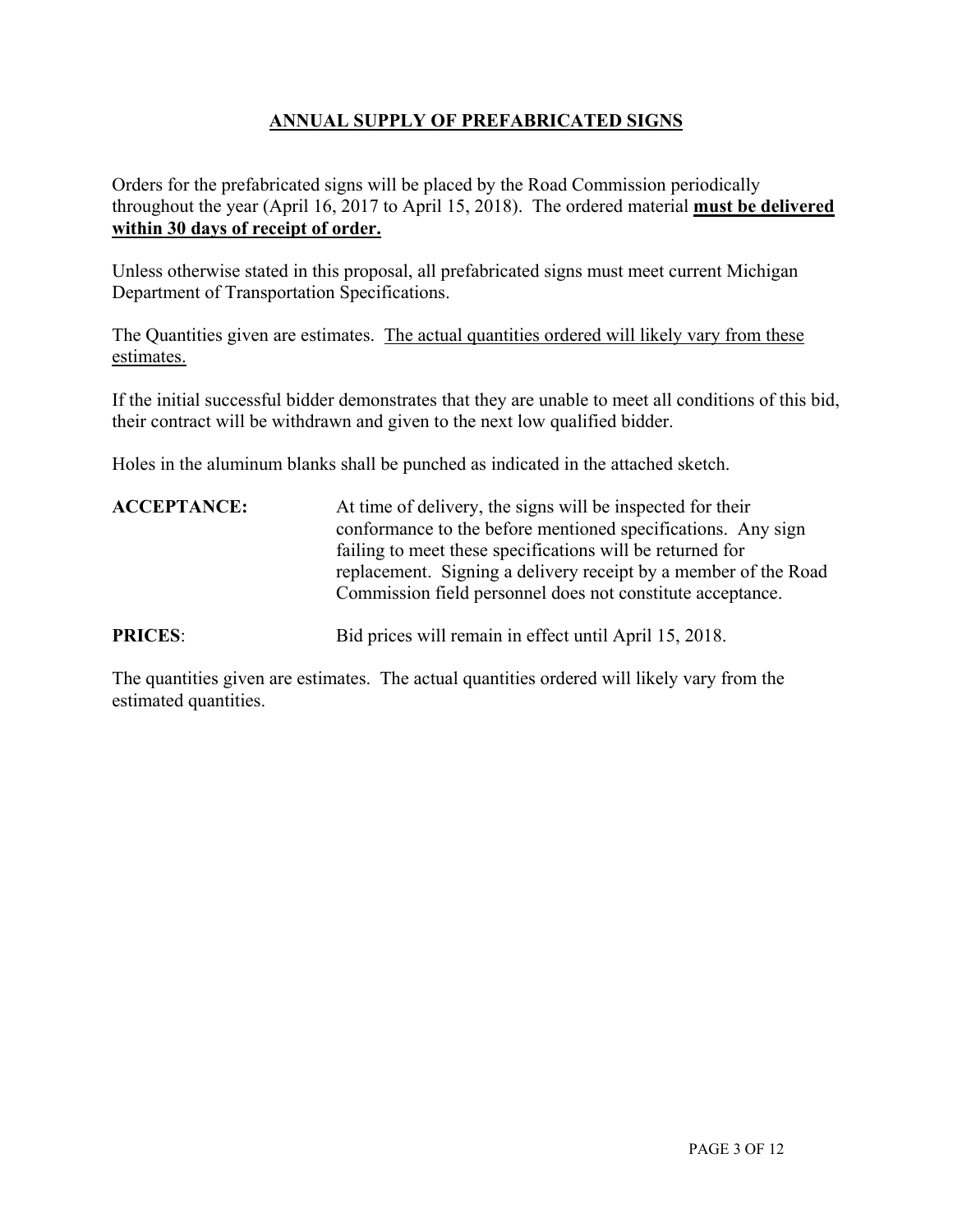## **Berrien County Road Commission**

## **Prefabricated Signs**

# **The Following Signs to be 3-M Sheeting-High Intensity Prismatic (HIP) Type IV**

| Quantity | <b>Size</b>  | <b>Shape</b>             | <b>Unit Cost</b> | <b>Total</b> |
|----------|--------------|--------------------------|------------------|--------------|
| 100      | 30" x 30"    | Stop R1-1                |                  |              |
| 50       | 36" x 36"    | Stop R1-1                |                  |              |
| 25       | 36" x 36"    | Yield R1-2               |                  |              |
| 100      | 36" x 36"    | Warning/Construction     |                  |              |
| 100      | 24" x 30"    | Regulatory               |                  |              |
| 25       | 12" x 18"    | Parking R7-1             |                  |              |
| 25       | 18" x 24"    | Regulatory               |                  |              |
| 100      | 30" x 30"    | Warning/Regulatory       |                  |              |
| 25       | 48" x 30"    | Road Closed R11-2        |                  |              |
| 15       | 18" x 18"    | Warning/Construction     |                  |              |
| 15       | 36" Diameter | RR Advance Warning W10-1 |                  |              |
| 25       | 30" x 12"    | 4-Way or All Way         |                  |              |
| 10       | 36" x 12"    | One Way R6-1 ( $R < L$ ) |                  |              |
| 15       | 48" x 48"    | Construction             |                  |              |
| 20       | 36" x 24"    | Weight Limit             |                  |              |
| 15       | 60" x 30"    | Target Arrow (W1-6/W1-7) |                  |              |
| 25       | 60" x 30"    | Road Closed R11-3, R11-4 |                  |              |
| 50       | 30" x 30"    | Stop Ahead W3-1A         |                  |              |
| 50       | 36" x 36"    | Stop Ahead W3-1A         |                  |              |
| 200      | $36''$ x 9"  | Adv. Street name W16-8P  |                  |              |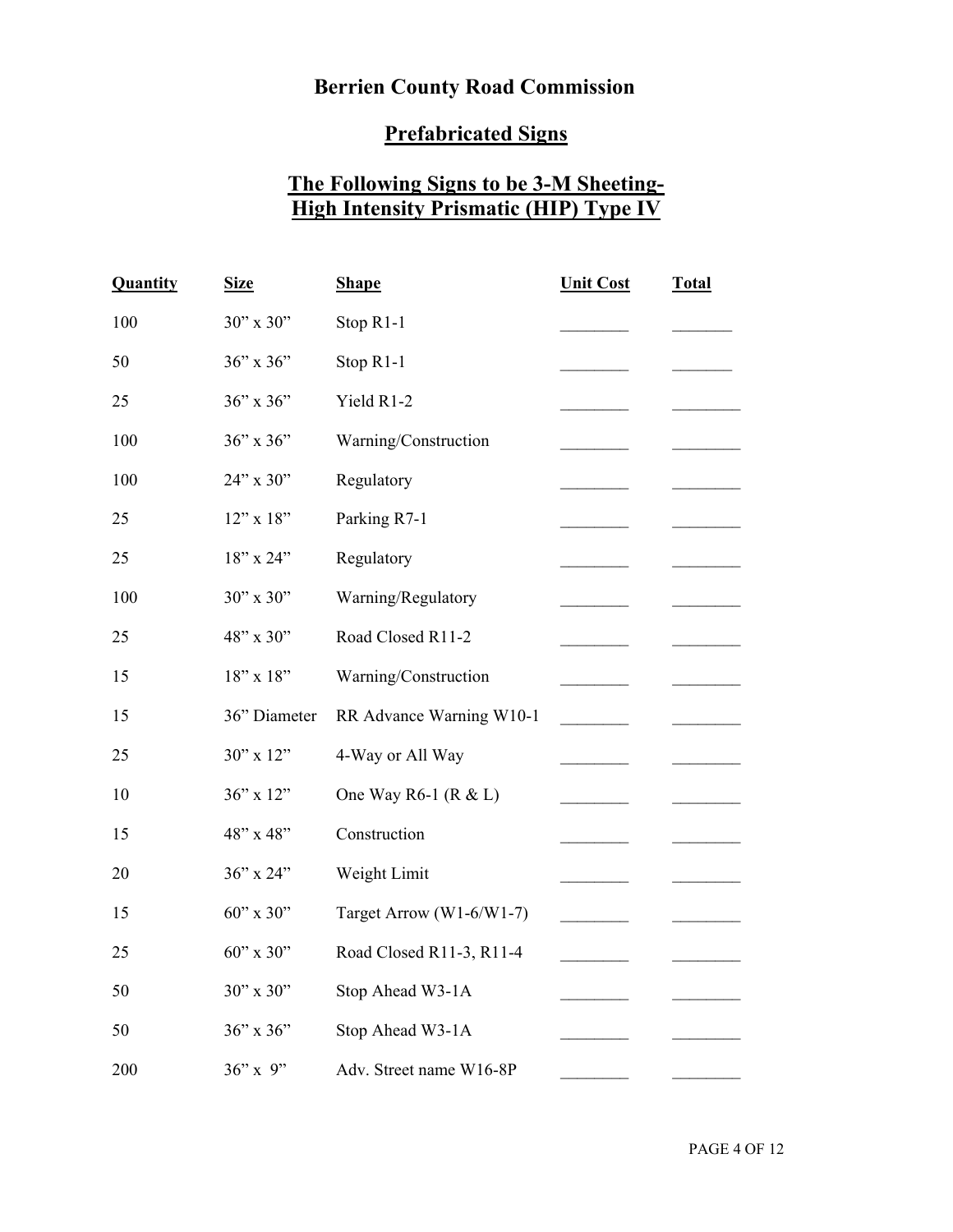## **Berrien County Road Commission**

### **Prefabricated Signs- HIP Type IV Grade (Cont'd)**

| <b>Estimated</b><br>Quantity | <b>Size</b>        | <b>Shape</b>               | <b>Unit Cost</b> | <b>Total</b> |
|------------------------------|--------------------|----------------------------|------------------|--------------|
| 25                           | $48'' \times 9''$  | <b>Railroad Cross Buck</b> |                  |              |
| 50                           | $30''$ x $30''$    | Stop Ahead (W3-1a)         |                  |              |
| 50                           | $36'' \times 36''$ | Stop Ahead (W3-1a)         |                  |              |
| 50                           | $48''$ x $24''$    | Target Arrow W1-6/W1-7     |                  |              |
| 500                          | $3'' \times 30''$  | Yellow visi-strip*         |                  |              |
| 100                          | $3'' \times 30''$  | Red visi-strip*            |                  |              |

\**these may be a thinner gauge aluminum than regular signs* 

### **The following signs to be extruded aluminum, double sided HIP Type IV**

#### *The Following are to be in Green or Blue:*

| 100 | $24$ " x 6"       | Rectangle |  |
|-----|-------------------|-----------|--|
| 100 | $30''$ x 6"       | Rectangle |  |
| 50  | $36'' \times 6''$ | Rectangle |  |
| 200 | $24"$ x 9"        | Rectangle |  |
| 200 | $30''$ x 9"       | Rectangle |  |
| 150 | $36''$ x 9"       | Rectangle |  |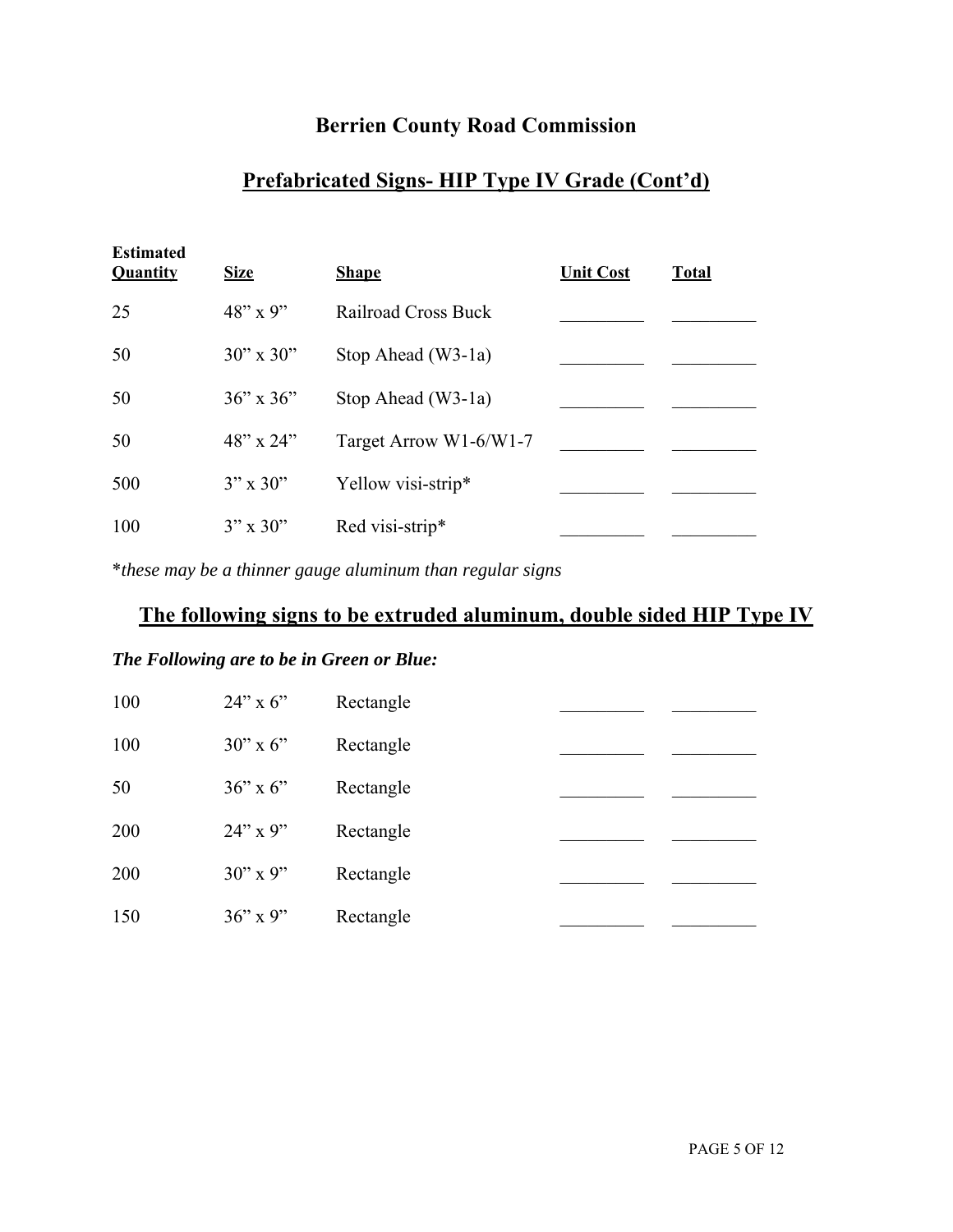# **The following signs to be 3-M Sheeting- Type IX Diamond Grade VIP**

### *The Following are to be in Florescent Yellow Green:*

| 10 | $36'' \times 36''$ | School Sign $(S1-1)$    |  |
|----|--------------------|-------------------------|--|
| 10 | $24" \times 8"$    | School Panel (S4-3)     |  |
| 10 | $24$ " x $12$ "    | Ahead Panel (W16-9P)    |  |
| 10 | $24$ " x $12$ "    | Diagonal Arrow (W16-7P) |  |
| 10 | $36'' \times 36''$ | Pedestrian Sign (W11-2) |  |

### *The Following are to be in Florescent Yellow:*

| <b>Estimated</b><br><b>Quantity</b> | <b>Size</b>       | <b>Shape</b>                       | <b>Unit Cost</b> | <b>Total</b> |
|-------------------------------------|-------------------|------------------------------------|------------------|--------------|
| 100                                 | $18"$ x 24"       | Chevron                            |                  |              |
| 25                                  | 36"               | Railroad Advance Warning           |                  |              |
| 25                                  | $48"$ x 24"       | $W1-6/W1-7$<br><b>Target Arrow</b> |                  |              |
| 25                                  | $60''$ x 30"      | W1-7 Target Arrow                  |                  |              |
| 50                                  | 30"               | Warning                            |                  |              |
| 50                                  | 36"               | Warning                            |                  |              |
| 100                                 | $3'' \times 30''$ | Yellow visi-strip*                 |                  |              |
| 100                                 | $36"$ x 9"        | Adv. Street name W16-8P            |                  |              |
| 50                                  | $36"$ x $36"$     | Stop Ahead W3-1A                   |                  |              |

\**these may be a thinner gauge aluminum than regular signs*

## **Bid Total S**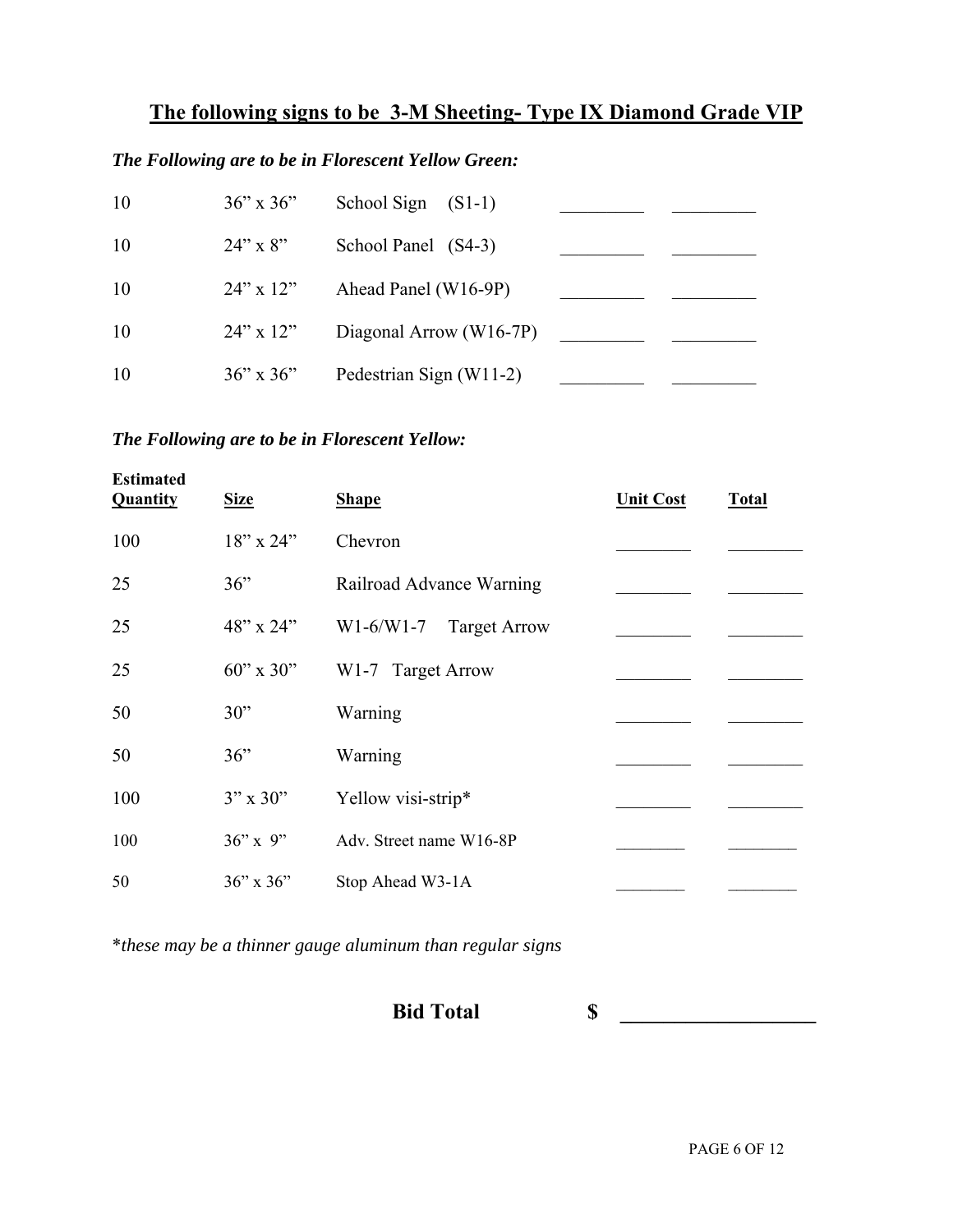## NOTE: PLEASE QUOTE PRICES FOR ALL OF THE PRECEDING ITEMS

| SIGNATURE: (Type or Print Name Also)                                                                                                                                                                                           |
|--------------------------------------------------------------------------------------------------------------------------------------------------------------------------------------------------------------------------------|
|                                                                                                                                                                                                                                |
| PHONE NUMBER: University of the contract of the contract of the contract of the contract of the contract of the contract of the contract of the contract of the contract of the contract of the contract of the contract of th |
| DATE:                                                                                                                                                                                                                          |
|                                                                                                                                                                                                                                |
|                                                                                                                                                                                                                                |
| TERMS: New York Contract the Contract of the Contract of the Contract of the Contract of the Contract of the Contract of the Contract of the Contract of the Contract of the Contract of the Contract of the Contract of the C |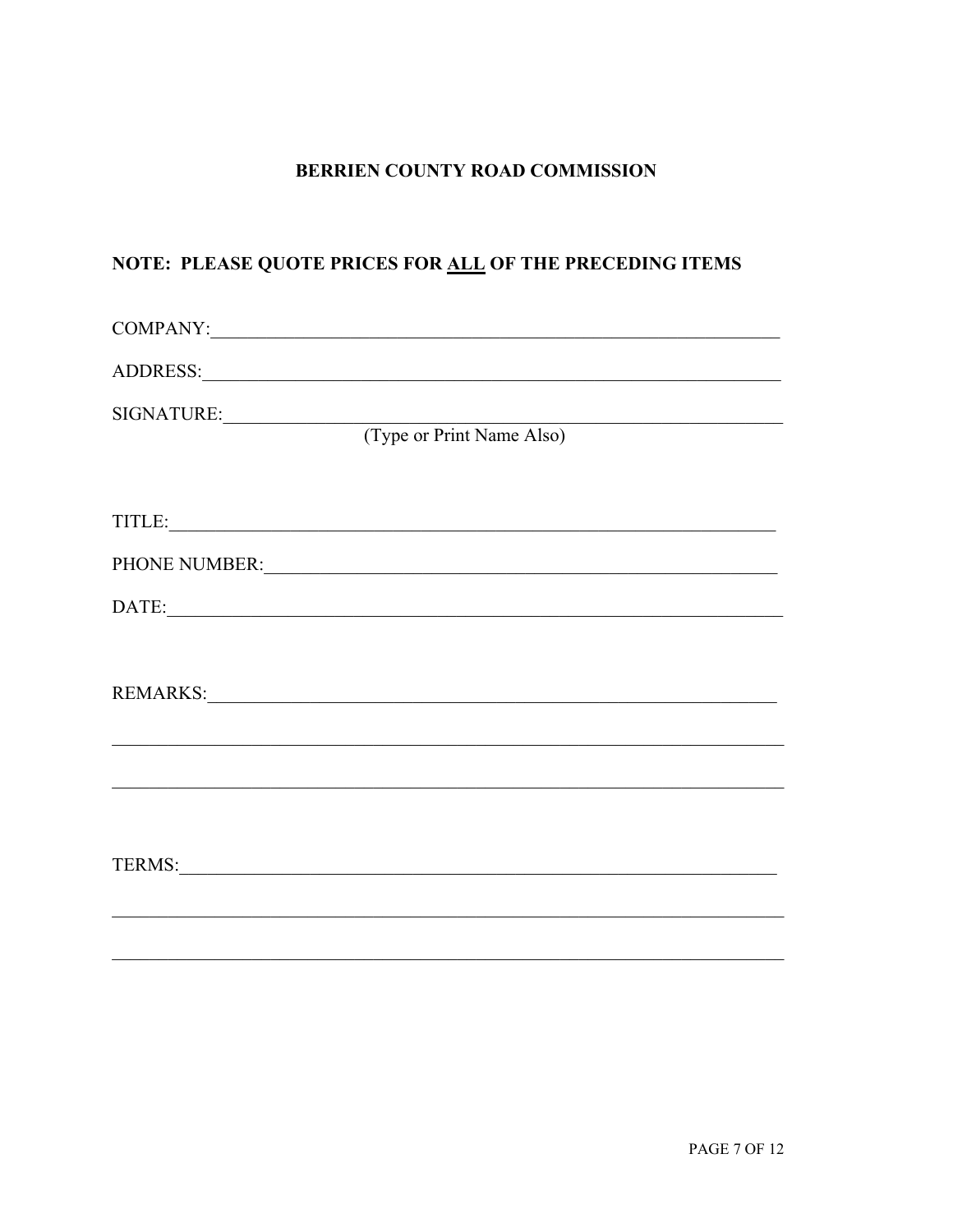### **Prefabricated Signs**

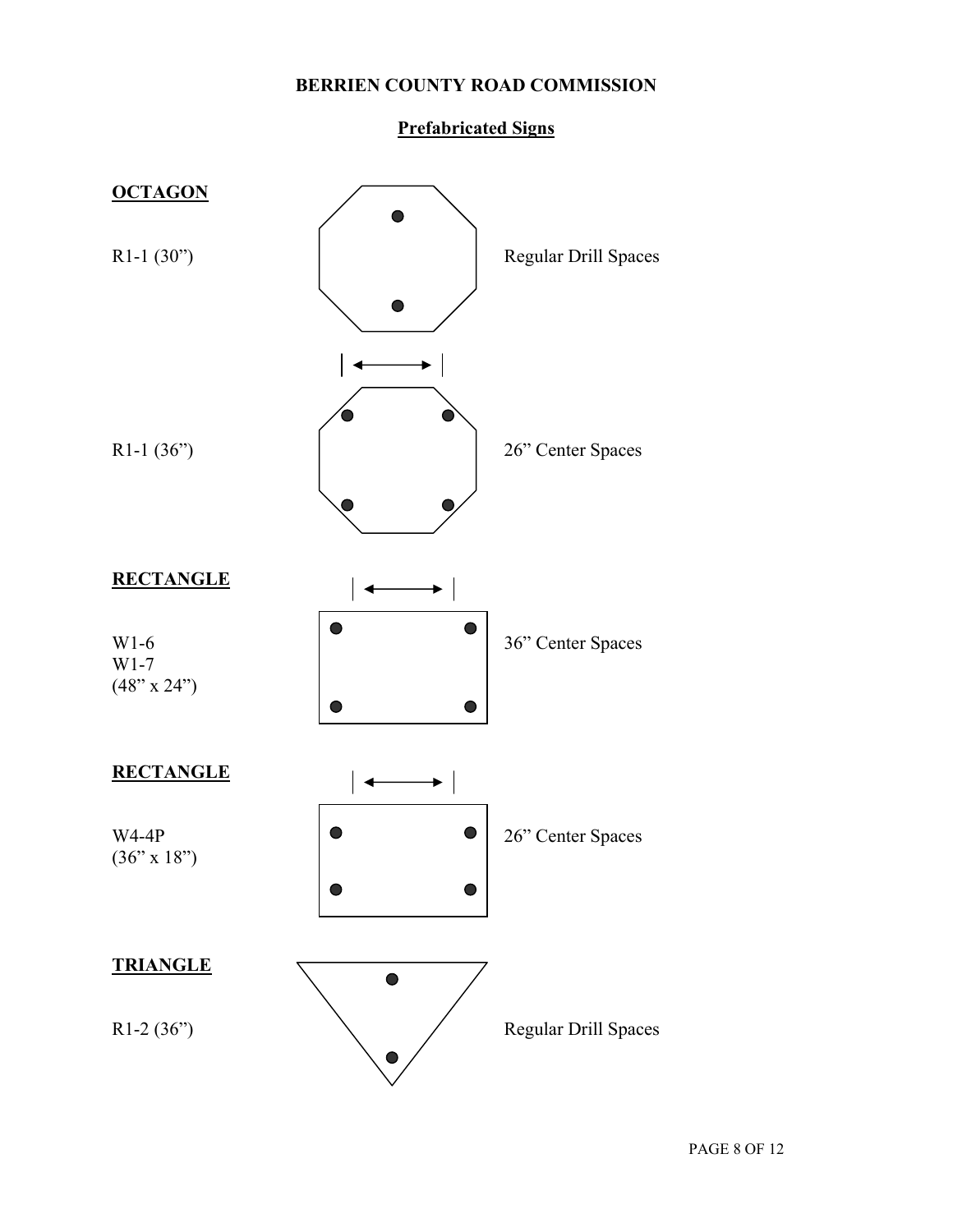### **Prefabricated Signs (Cont.)**

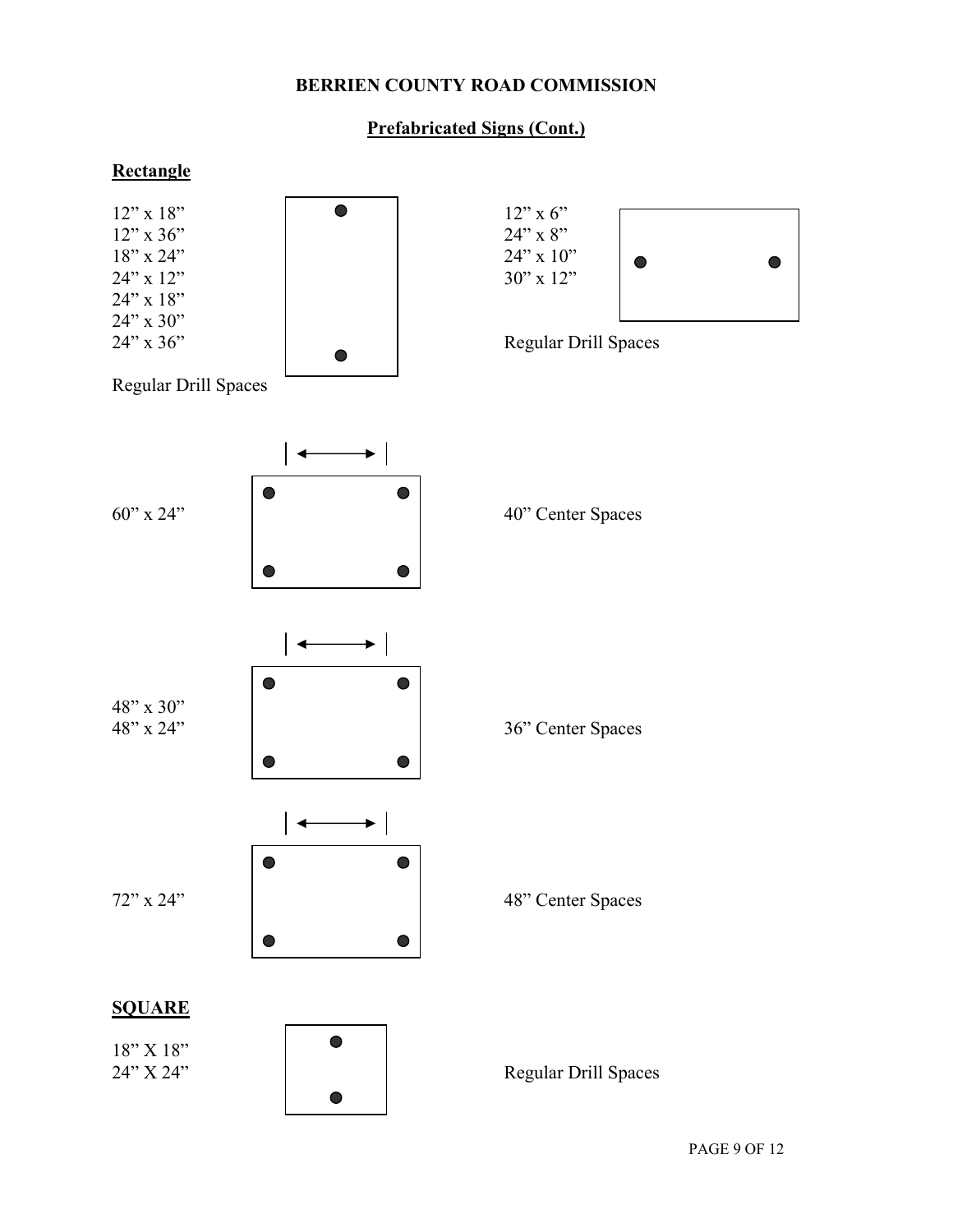### **Prefabricated Signs (cont.)**

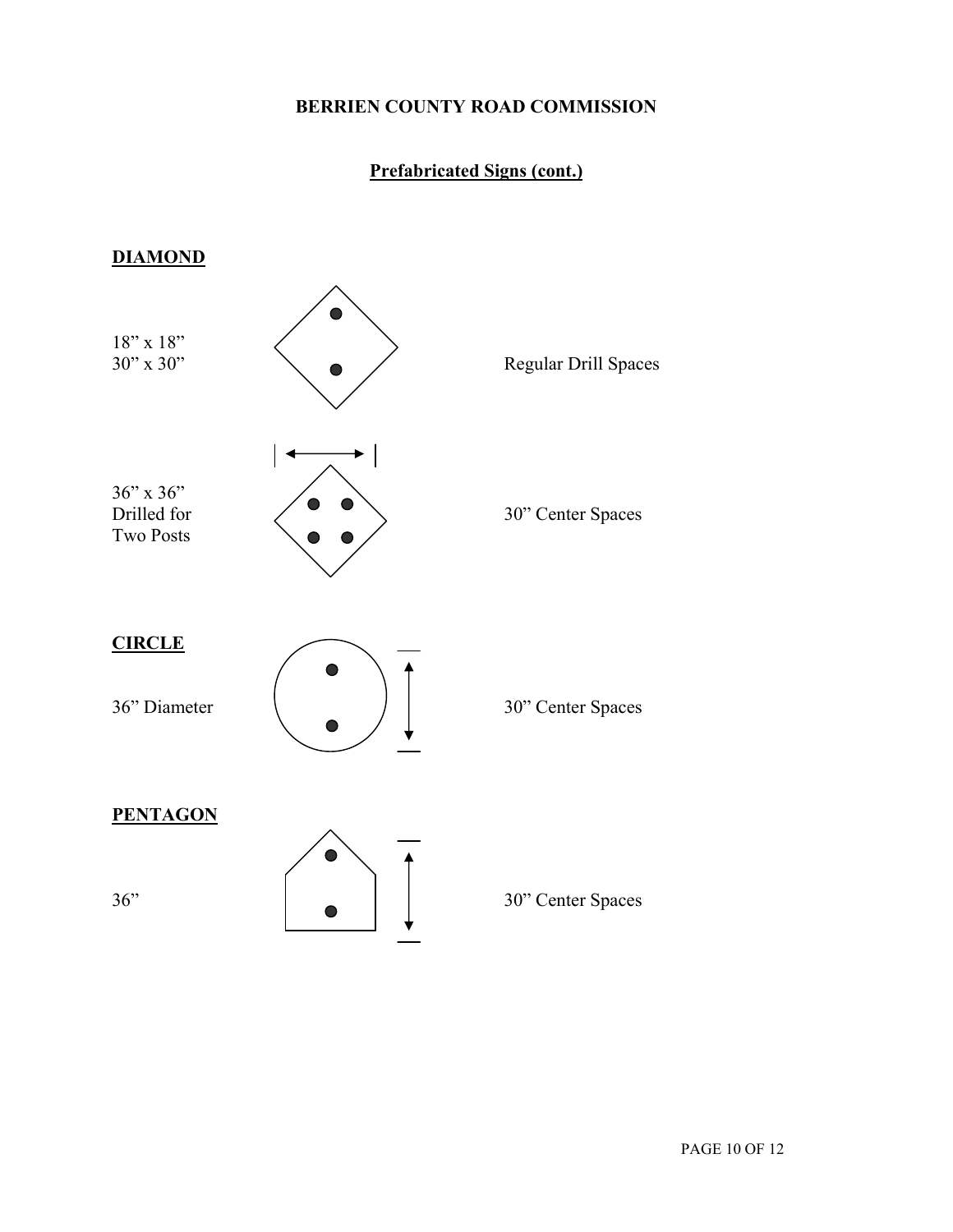### **APPENDIX A**

During the performance of this contract, the contractor, for itself, its assignees and successors in interest (hereinafter referred to as the "contractor") agrees as follows:

- 1. **Compliance with Regulations:** The contractor shall comply with the Regulations relative to non-discrimination in Federally-assisted programs of the Department of Transportation, Title 49, code of Federal Regulations, Part 21 as they may be amended from time to time, (hereinafter referred to as the Regulations), which are herein incorporated by reference and made a part of this contract.
- 2. **Non-discrimination:** The contractor, with regard to the work performed by it during the contract, shall not discriminate on the grounds of race, color, or national origin in the selection and retention of subcontractors, including procurements of materials and leases of equipment. The contractor shall not participate either directly or indirectly in the discrimination prohibited by section 21.5 of the Regulation, including employment practices when the contractor covers a program set forth in Appendix B of the Regulations.
- 3. **Solicitations for Subcontracts, Including Procurements of Materials and Equipment:** In all solicitations either by competitive bidding or negotiation made by the contactor for work to be performed under a subcontract, including procurements of materials or leases of equipment, each potential subcontractor or supplier shall be notified by the contractor of the contractor's obligations under this contract and the Regulations relative to non-discrimination on the grounds of race, color, or national origin.
- 4. **Information and Reports:** The contractor shall provide all information and reports required by the Regulations, or directives issued pursuant thereto, and shall permit access to its books, records, accounts, other sources of information, and its facilities as may be determined by the **BERRIEN COUNTY ROAD COMMISSION** to be pertinent to ascertain compliance with such Regulations or directives. Where any information required of a contractor is in the exclusive possession of another who fails or refuses to furnish this information, the contractor shall so certify to the State highway department, or the Federal Highway Administration as appropriate, and shall set forth what efforts it has made to obtain the information.
- 5. **Sanctions for Non-compliance:** In the event of the contractor's non-compliance with the non-discrimination provisions of this contract, the **BERRIEN COUNTY ROAD COMMISSION** shall impose such contract sanctions as it or the Federal Highway Administration may determine to be appropriate, including, but not limited to:
	- (a) Withholding of payments to the contractor under the contract until the contractor complies, and/or
	- (b) Cancellation, termination or suspension of the contract, in whole or in part.
- 6. **Incorporation of Provisions:** The contractor shall include the provisions of paragraphs (1) through (6) in every subcontract, including procurement of materials and leases of